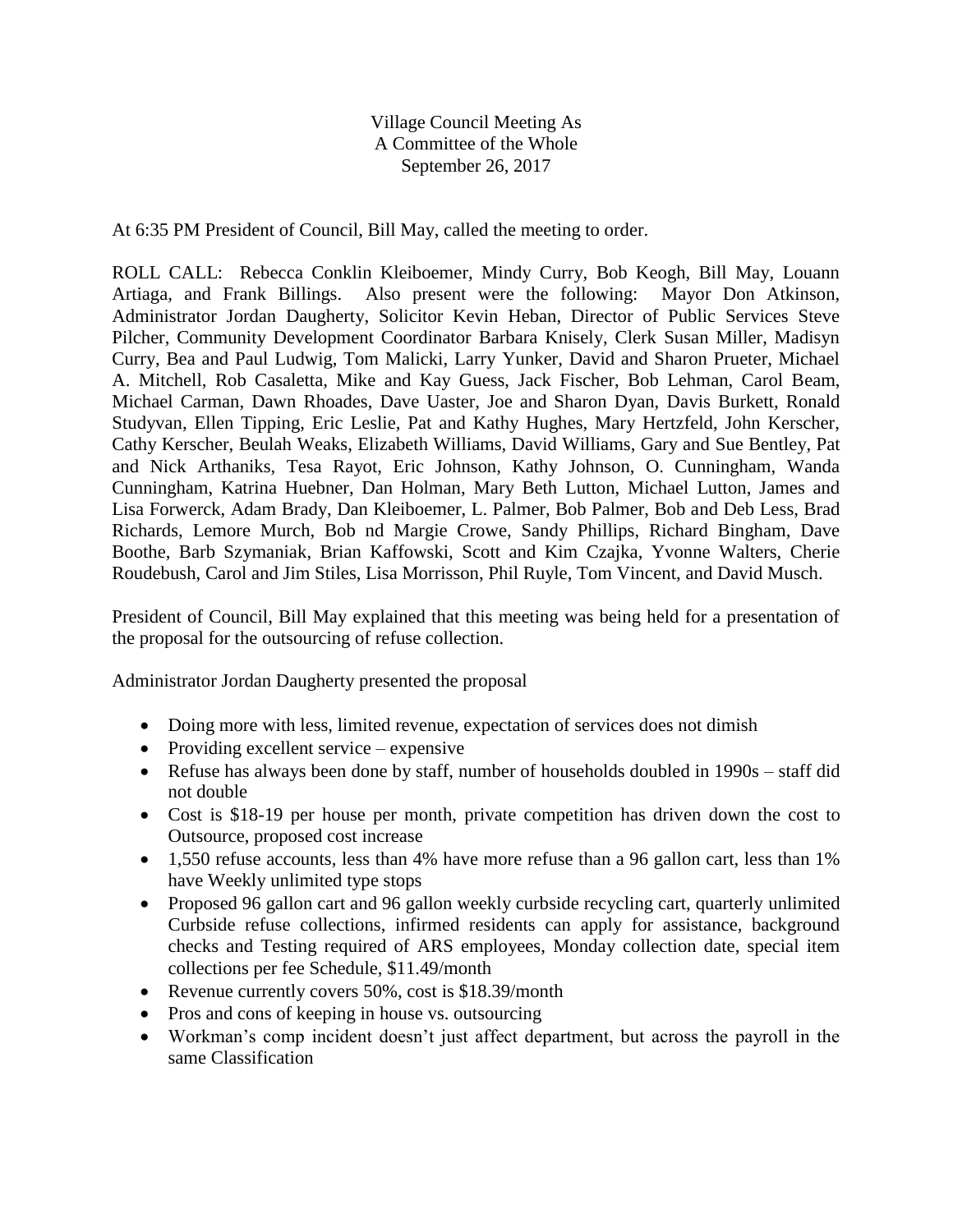- Staff is not increased for the doubled population because of budget cost restraints, if services Were allocated per household, the Village loses money, the Village does not make more money With more people
- 20-40 workman's comp cases over 20 years
- Concerns: unsightly totes that may blow around, unwieldy totes hard to store, personnel Control, Skyrocketing prices – 10 year contract, prices can increase due to fuel and Landfill (Both Are capped) – if prices rise they will rise for the Village as well, taxes should pay for portion of Refuse
- If refuse stays in house rates will likely increase and unlimited pickup will likely go away, likely to Go to a cart with no curbside recycling, Refuse is not a municipality required services by the ORC, our prices would not be competitive with the private sector
- Sign up for email, public notices are posted around town

President of Council, Bill May asked for Citizen Comments.

- \$11.49 is guaranteed for 10 years subject to capped fuel and landfill surcharges, arm equipment breaks down, don't want totes, workman's comp a non-issue, against outsourcing
- Thank you to the Village for their work, small frontage, on street parking, difficulty picking up Totes, HOA complaints to keep totes inside, turnaround time to requests/complaints
- HOA no room in garage for 2 totes, smaller totes? Can fit 6 weeks of garbage in 96 gallon totes, still able to take items to the recycling center, don't need recycling or 96 gallon tote
- Roll out assistance will occur that day, totes will go through the snow easier than other cans, Pulls through the snow fairly easily
- Smaller totes? People who pick up the trash are the eyes and ears of the community
- Great work Steve's crew does, Large snowfall will only effect pickup if there is a Level III snow Emergency, shorter contract period
- If you don't recycle will your rates be higher? No
- Toledo offered two sized totes, 1.5 foot of snow just didn't take the trash out that week, HOA State keep the totes inside, totes roll easily
- Being good stewards of resources, landfill space is limited, recycling cart is required for the contract with Lucas County, new ways to do more with less, be open to new ideas, HOAs Consider accommodating carts to do our part to extend the life of landfills
- Curbside recycling  $-2$  separate trucks, recycling station to remain open, only has 1 bag of trash/Week
- Tote is 4 times the size needed will only put it out 1 time per month, smaller containers? Different sizes are not a different fee – getting to the stop, equipment, personnel cost the same, Landfill fee is only 10- 20% of the cost
- Avid recycler. Fee for contaminated bin? No, tagged as nonrecyclable and dumped. Service will Be stopped to a repeat offender after multiple communications, Blue bags and pricing, Recycling education – ARS website, Village website, information into the hands of residents
- Smaller totes? Clarification of what can be recycled